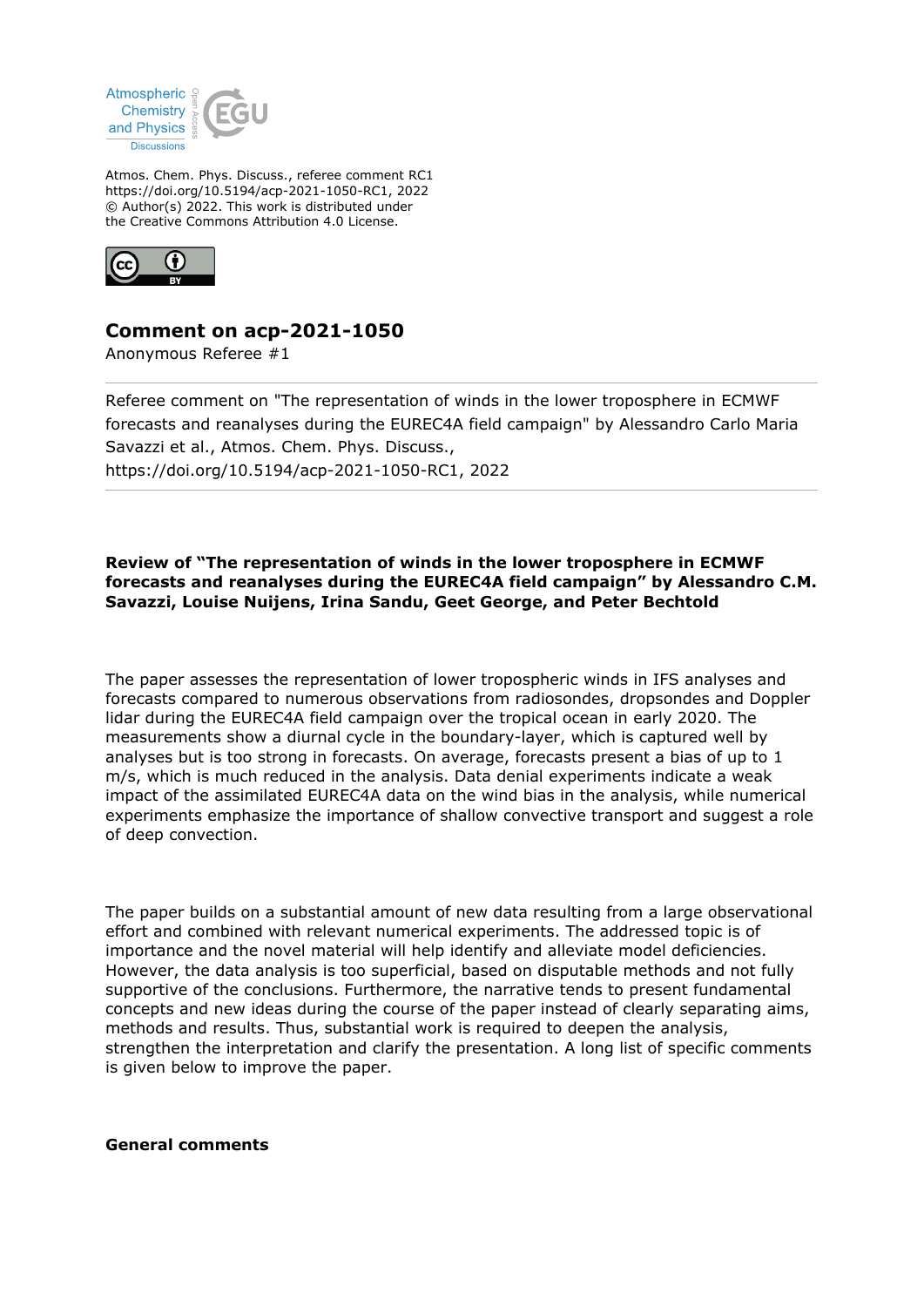- Assessing ERA5 against observations that are assimilated in the reanalysis is questionable. It makes sense to compare the quality of forecasts and analysis to disentangle the origin of errors between initial conditions and model physics but in this case the operational analysis would be more meaningful for consistency.
- Most of the results are based on mean biases only and do not discuss the statistical distribution of model and observations. This is a clear oversimplification and likely obscures a large part of the actual data content.
- The spatial variability is not mentioned and the temporal variability is assessed through the mean diurnal cycle only. This does not support the discussion of small-scale convective processes in Section 6.
- The paper needs restructuring by presenting observations first, then possibly the impact of data assimilation, before discussing the quality of analysis and forecast data.
- Numerous repetitions and inaccuracies make the data and methods often confusing. They must be described once and if relevant only.
- **Figures tend to be misleading for negative wind components, partly due to the use of** the same color bars as for wind speed. Overall, displaying wind speed and direction would be much easier to interpret.

## **Specific comments**

- l. 1 tropical ocean
- l. 7 typo: RMSE
- l. 17–18 Why?

l. 18–24 This comes too early as neither the ocean nor the Tropics have been mentioned yet.

l. 28–31 Does it reach the lower troposphere?

l. 32–33 Are these observations not assimilated?

l. 39 What is the definition of transient here?

l. 55 "the largest": ever?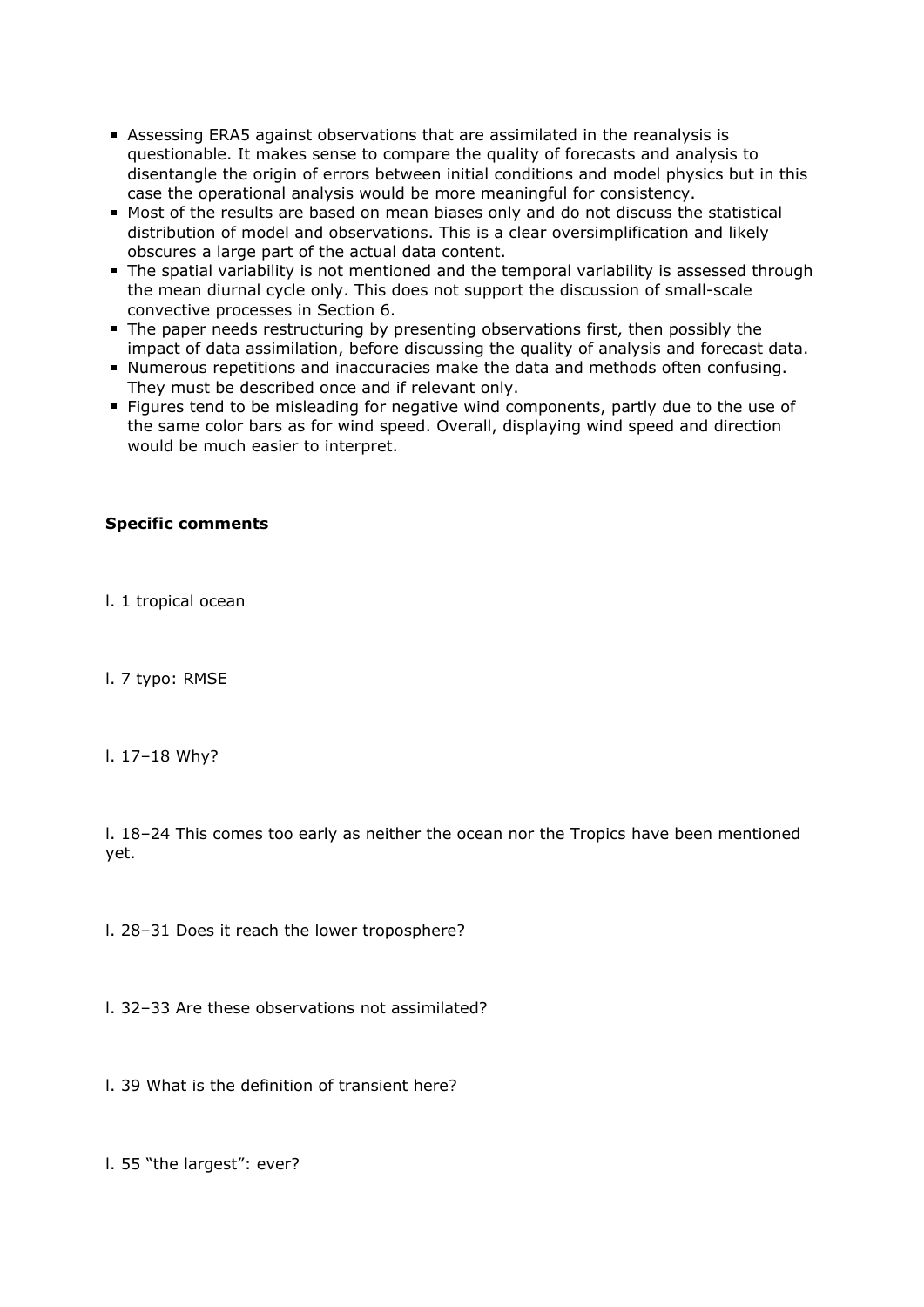l. 68–72 Open questions rather than yes/no?

l. 91 EUREC4A already mentioned several times

l. 93 rather defines the studied domain

l. 116 What is the "Boulevard des Tourbillons"?

l. 120 black square

l. 121 typo: were

l. 149 Why these 61 (arbitrary) points? Fig. 1 suggests that only 1 point is taken from ERA5.

l. 154 horizontal resolution (and already stated several times)

l. 158–160 either give more details or omit day 4

l. 163 spell out ERA5?

l. 167 with more observations and a longer assimilation time window?

l. 168 Remove "for example" if no other reanalysis is used here

l. 172 either give more details or omit the operational analysis

l. 173 ERA5 available hourly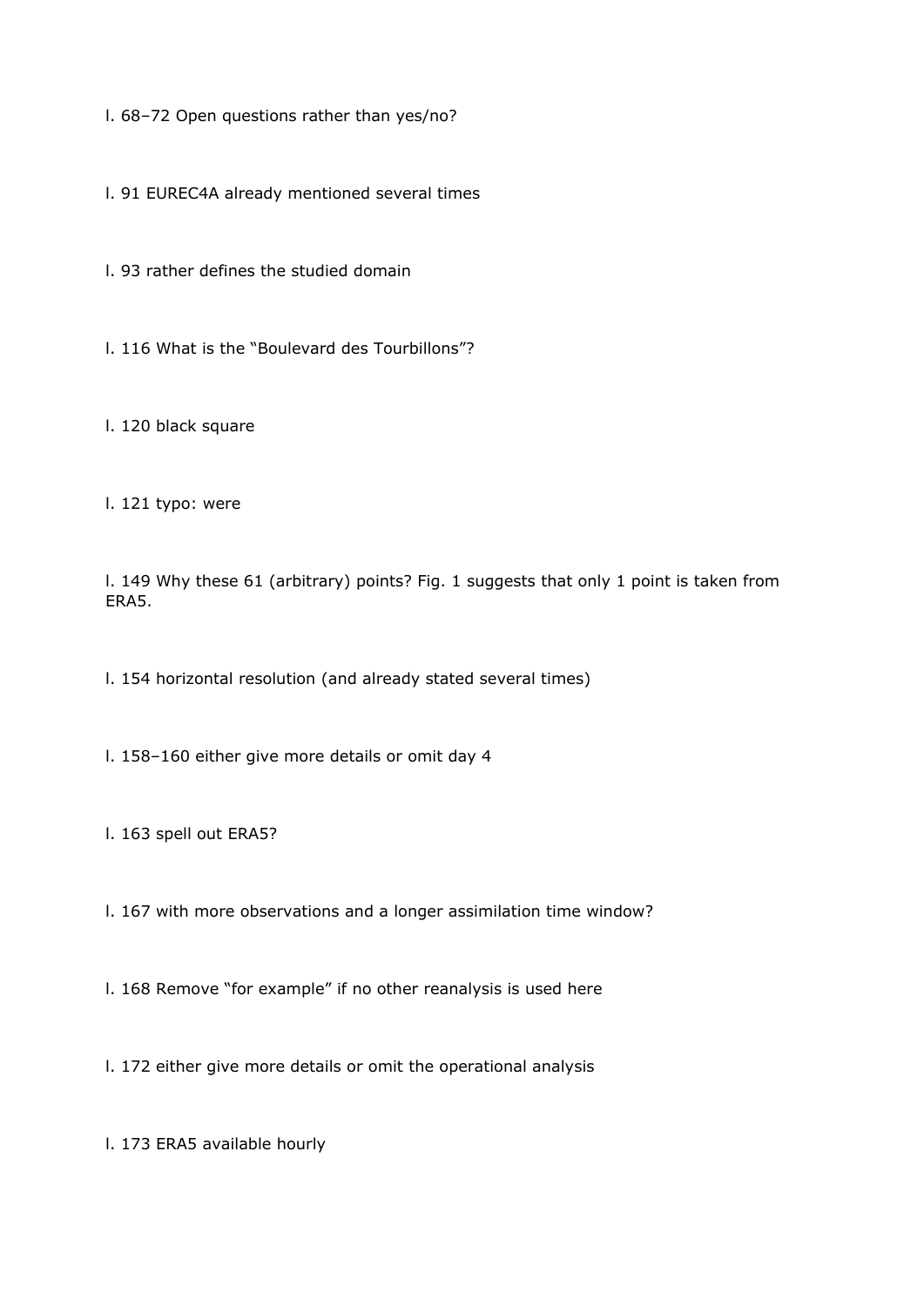l. 176–177 The question is confusing

l. 177 Why this resolution? It differs from both reanalysis and forecast

l. 179 What is the need of 10-day forecasts to look at day 2?

l. 180–181 Are EUREC4A measurements assimilated in the operational analysis and/or reanalysis otherwise? This is a crucial point for the paper!

l. 185 how is shallow convective momentum transport accounted for in the model?

l. 190 did you run model experiments at different resolutions?

l. 193–194 Why these numbers? What is the vertical resolution and range of the different datasets?

l. 199–214 This paragraph is confusing and largely repeats Section 2. Please clarify and merge.

Fig. 3 What is "wspd"?

l. 219 mid January to mid February

l. 220, 226 Where is the cloud base and top?

l. 235 already stated above

l. 238 refer to dropsondes rather than JOANNE?

l. 240–242 repeats l. 219–220. Again, where are the clouds?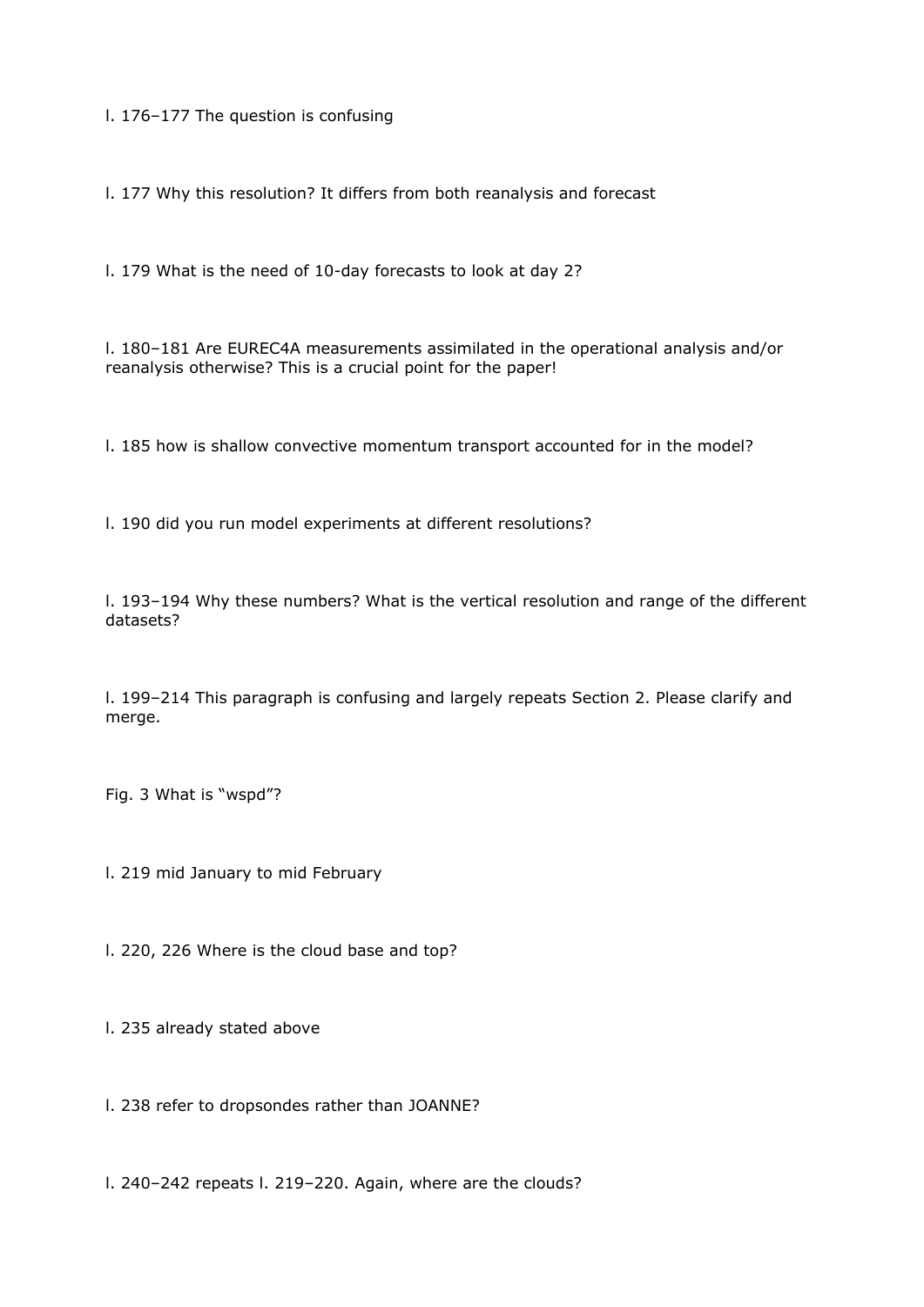l. 242–243 described below

l. 250–257 This belongs to the Methods

l. 252 instantaneous or daily averaged variable?

l. 260–261 Does it mean the wind direction is wrong?

l. 267–268 show the error distribution?

l. 272–273 It rather suggests the opposite!

l. 276 The title does not seem appropriate as nothing is said about the synoptic situation

l. 278–279 One would expect observations first, possibly combining the different sources

l. 280–281 This is not easy to infer from Fig. 5

l. 282–284 This statement is subjective. For instance, a larger bias in wind speed around 02-08 appears related to the larger wind speed at that time

l. 288–289 This is speculative

l. 296 typo: composites

l. 309–311 similar to l. 278–279: why not show observations?

l. 318–324 move to section 6.1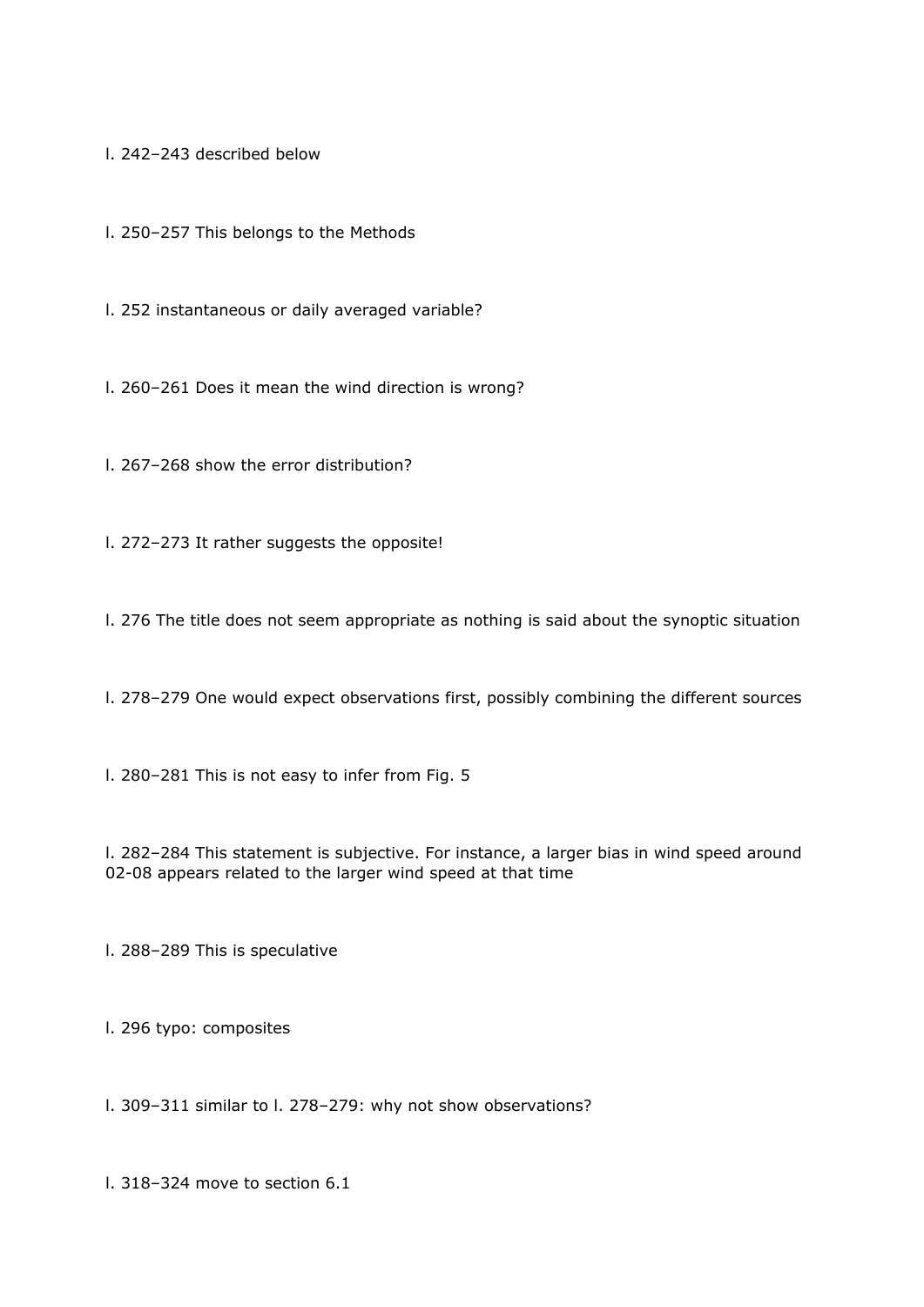l. 330 This is unclear as both u and v show positive bias during daytime

l. 331–333 This sounds speculative

l. 336 The phase shift was not mentioned before

l. 337 It is surprising this is not discussed earlier. Again, where is the cloud layer?

l. 344–345 This contradicts l. 334 above

l. 350–351 This fundamental information (1) must be stated earlier and (2) questions the soundness of the above assessment of ERA5 winds

l. 360–362 What about RMSE, diurnal cycle, etc. discussed in the previous section?

l. 375 Modeled versus observed?

l. 376–384 More details on the methods are needed here. A paper "under preparation" is not of much use.

l. 386 Where is the boundary layer?

l. 389 Where is the reduction in the large-scale pressure gradient to be seen?

l. 391 Which forcing?

l. 397 slow bias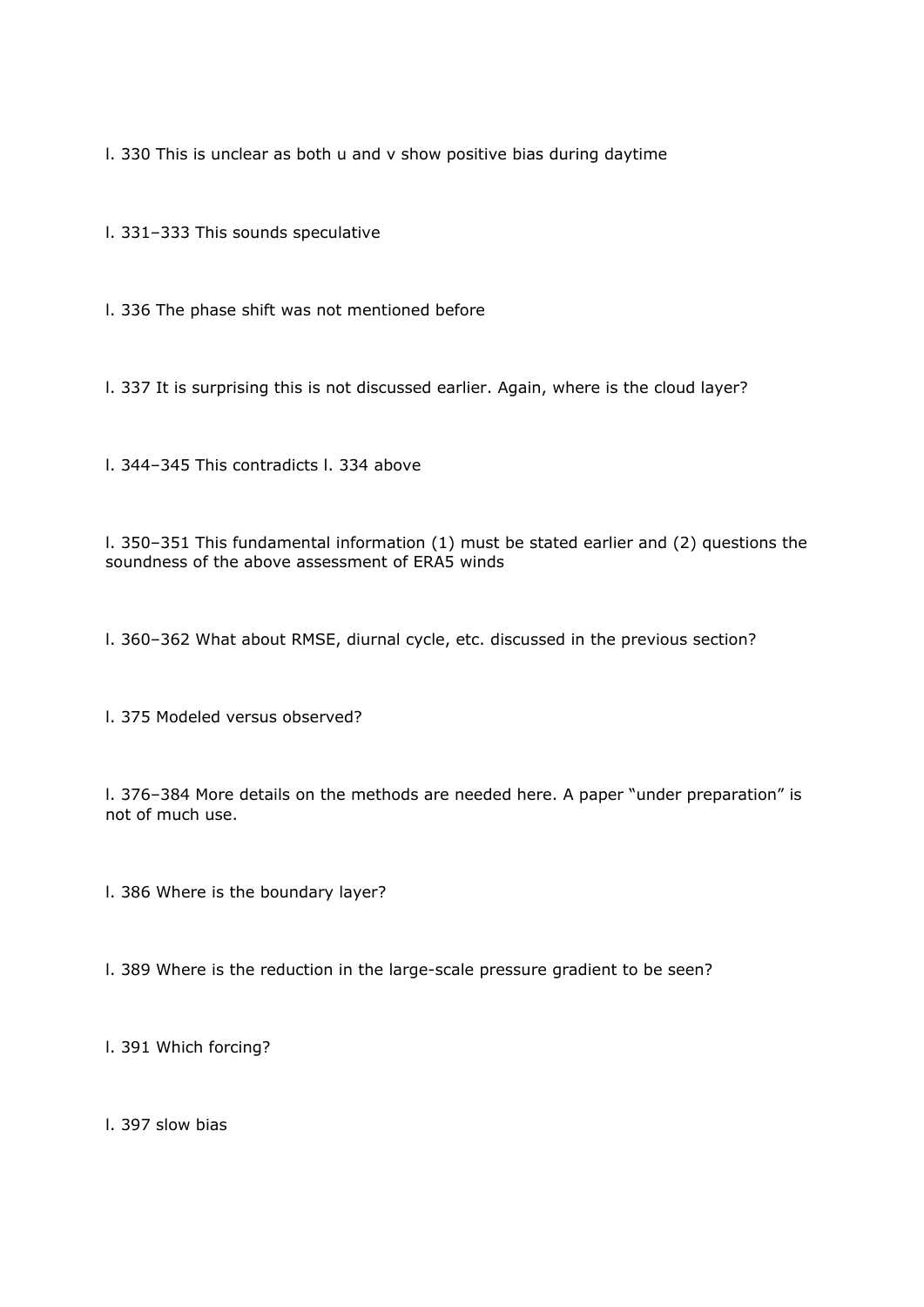l. 406–408 the names are not consistent with the legend of Fig. 12 (NoCMT)

l. 413–414 the mean bias in the zonal wind is strongest at night

l. 418–426 The paragraph appears to mix shallow and deep convective momentum transport

l. 429 "what we have called": is it not the actual operational forecast?

l. 431–433 please be more explicit

l. 433–436 Does it matter here?

l. 438 why the subtropics?

l. 443–444 Repetition of l. 437–438

l. 444–445 The clear improvement in u and v barely affects the wind speed. This suggests that the mean bias discussed here is only part of the picture.

l. 445–448 This appears speculative and contrasts with the above discussion of shallow convective transport in the lower troposphere

l. 470–471 not explicitly shown in the paper

l. 474–475 smaller than what?

l. 476–477 not sufficiently supported

l. 483–484 reference?